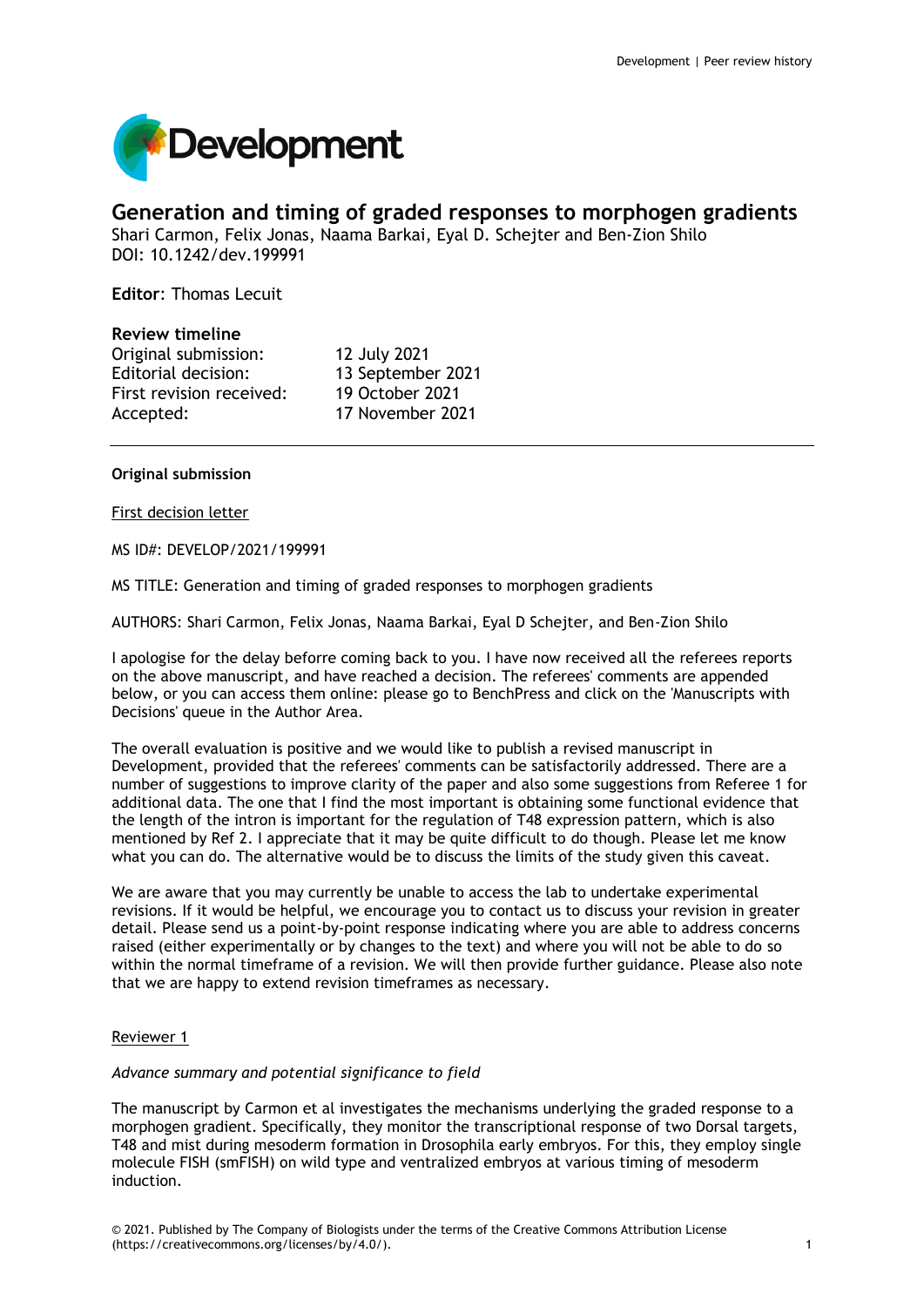The major finding of this manuscript is that the gradual response of T48/Mist relies on two complementary mechanisms:

1) the priming of these genes by Dorsal

2) the loading rate of Pol II, also dependent on Dorsal nuclear levels.

The data are of high quality and represent solid quantitative information, of interest to a broad audience of developmental biologists who study mechanisms of gene expression regulation.

### *Comments for the author*

### Major comments:

1) A weakness that I find is the lack of functional analysis to validate some of the conclusions made from the quantitative analysis of the transcriptional response.

For example, it would be exciting to assess the functional consequences of an intronless T48 gene by CRISPR gene editing. Phenotypes in terms of timing/coordination in the constriction of the actomyosin network would greatly improve the biological significance of the transcriptional findings of this manuscript.

2) The effect of intron size on T48 expression is highly dependent on Pol II elongation speed. As the authors have not directly measured this spped, the conclusions should be nuanced. Indeed the 2kb/min elongation speed considered by the authors (Fukaya et al 2017), has been obtained on a reporter gene, not on the endogenous T48 locus. Moreover, Pol II elongation speed is known to vary from gene to gene. In principle, Pol II velocity could be higher than 2kb/min for extremely long genes. This point should be discussed. Maybe simulations with other elongation speed could help. 3) A major finding from this work is that timing is a central parameter responsible for coordinating cellular movement during gastrulation. However, the manuscript only examines the timing of mRNA production and does not assess consequences in terms of protein dynamics. Ideally genetic tools like Llama-Tag or fast folding GFP would help elucidate T48/Fog or Mist protein dynamics, but classical antibody staining in very precisely staged embryos (with membrane invagination) could be useful too. This would significantly increase the scope of the manuscript.

#### Minor points:

- Since T48-MS2 genetic tools exist, it would have been good to confirm the estimated Pol II loading rates from smFISH by Live-imaging data.

-The introduction provides lots of details regarding the cellular aspects of gastrulation and on the establishment of dorsal gradient. Since the manuscript is centered on quantification of a transcriptional response, I feel that potential underlying mechanisms should be better introduced. -To my point of view, Figure 1 should be a supplementary figure. Indeed, as the manuscript does not test functional aspects of the main players driving gastrulation, it seems inappropriate to emphasize these players as a main figure. I would replace this figure by a clear schematic of the gene regulatory network assessed in this study, with important information regarding the regulation of Twi, T48 and mist by Dorsal, Twi and Zelda transcription factors.

-The sentence regarding the appearance of Twi protein should be modified: yes Twi protein seems to appear uniformly but it does not appear 'early'. In fact Twi nuclear protein is not detected until mid nc14 (Dufourt et al., 2021).

### Reviewer 2

### *Advance summary and potential significance to field*

This manuscript from Carmon et al. reports on the transcriptional initiation and transcript residence of DV target genes in the fly embryo. The authors examine the transcriptional profile of Twist, which displays a more bistable switched state, and the profiles of the graded and zygotically expressed T48 and Mist genes. The Twist characterization serves as a nice control for the T48 and Mist data. The authors suggest that graded Dorsal may produce the graded profiles of T48 and Mist, although this is not conclusively shown. However, the analysis of the temporal dynamics of Twist, T48, and Mist provide excellent insights into how transcriptional initiation of these early-expressed genes occurs, and the analysis in Tl mutant embryos is also suggestive of a possibly direct regulation. The authors then go on to examine if long introns found in T48 and Mist delay the end of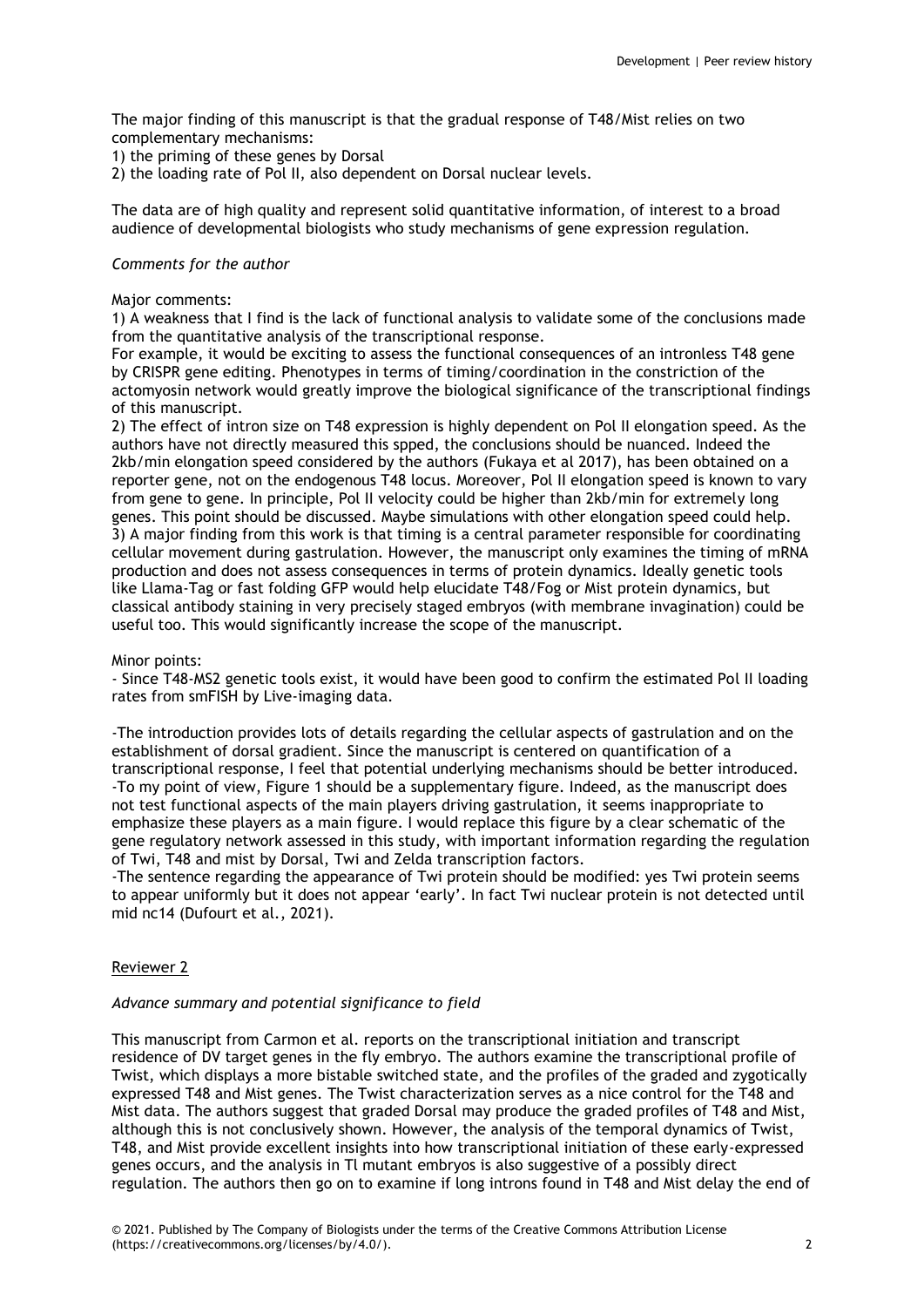transcript production and, potentially, the activation of apical actomyosin contractility. Again, although the data on transcript production times is convincing, the final hypothesis (that long introns contribute to a delay in actomyosin activation) is not conclusively shown. However, this data is intriguing as well. The analysis is conducted in fixed and stained embryos, but is performed well, and the data is convincing. The writing is also nicely done, with a few exceptions. In general, this seems to be a nice study that would make a good addition to Development. A few more detailed comments follow:

### *Comments for the author*

1) Is there data for how often two loci are observed for a general house-keeping gene with the authors' methodology? I wasn't sure if the Twist data would be substantially different once it was at steady state from a general, highly expressed gene.

2) The long intron data felt a little tacked on – it is interesting, but it is difficult for the authors to truly demonstrate their hypothesis that long introns are responsible for the delay in apical actomyosin function. This should be discussed further in the Discussion/Results. Also, I suspect this is not the case or it would have probably been shown, but does the T48 cDNA construct drive earlier apical actomyosin and/contractility? Perhaps the Mist cDNA would also need to be present? If these experiments worked, it would seem to potentially be a separate manuscript, and this data could be removed. Entirely up to the authors, of course, but greater clarity on these issues should be provided.

3) page 8, the authors use "younger" and "older" to describe the timing of the embryos – I found this too inexact and it would be better to use clearer definitions.

4) 4E – is the P=0.47 a typo? Seems difficult to claim dependence if not.

#### Minor notes:

a) "naïve" is spelled differently in two places on page 1.

b) typo, "encloding" page 4

c) Awkward language page 4, "which allows to visualize both the active transcription sites"

### Reviewer 3

### *Advance summary and potential significance to field*

This is a very clear quantitative study of dynamic responses to the Dorsal morphogen gradient, focusing on the distinctions between all or none response displayed by twist and graded responses of T48, mist, and myosin localization. The presented measurements of transcriptional responses are quite convincing. When it comes to myosin localization, I am surprised that the authors do not consider the fact an additional layer of regulation supplied by secreted Fog, which can easily contribute to the graded response. I would also suggest adding a simple kinetic model to the Discussion section. All in all, the study is well suited for Development.

### *Comments for the author*

This is a very clear quantitative study of dynamic responses to the Dorsal morphogen gradient, focusing on the distinctions between all or none response displayed by twist and graded responses of T48, mist, and myosin localization. The presented measurements of transcriptional responses are quite convincing. When it comes to myosin localization, I am surprised that the authors do not consider the fact an additional layer of regulation supplied by secreted Fog, which can easily contribute to the graded response. I would also suggest adding a simple kinetic model to the Discussion section. All in all, the study is well suited for Development.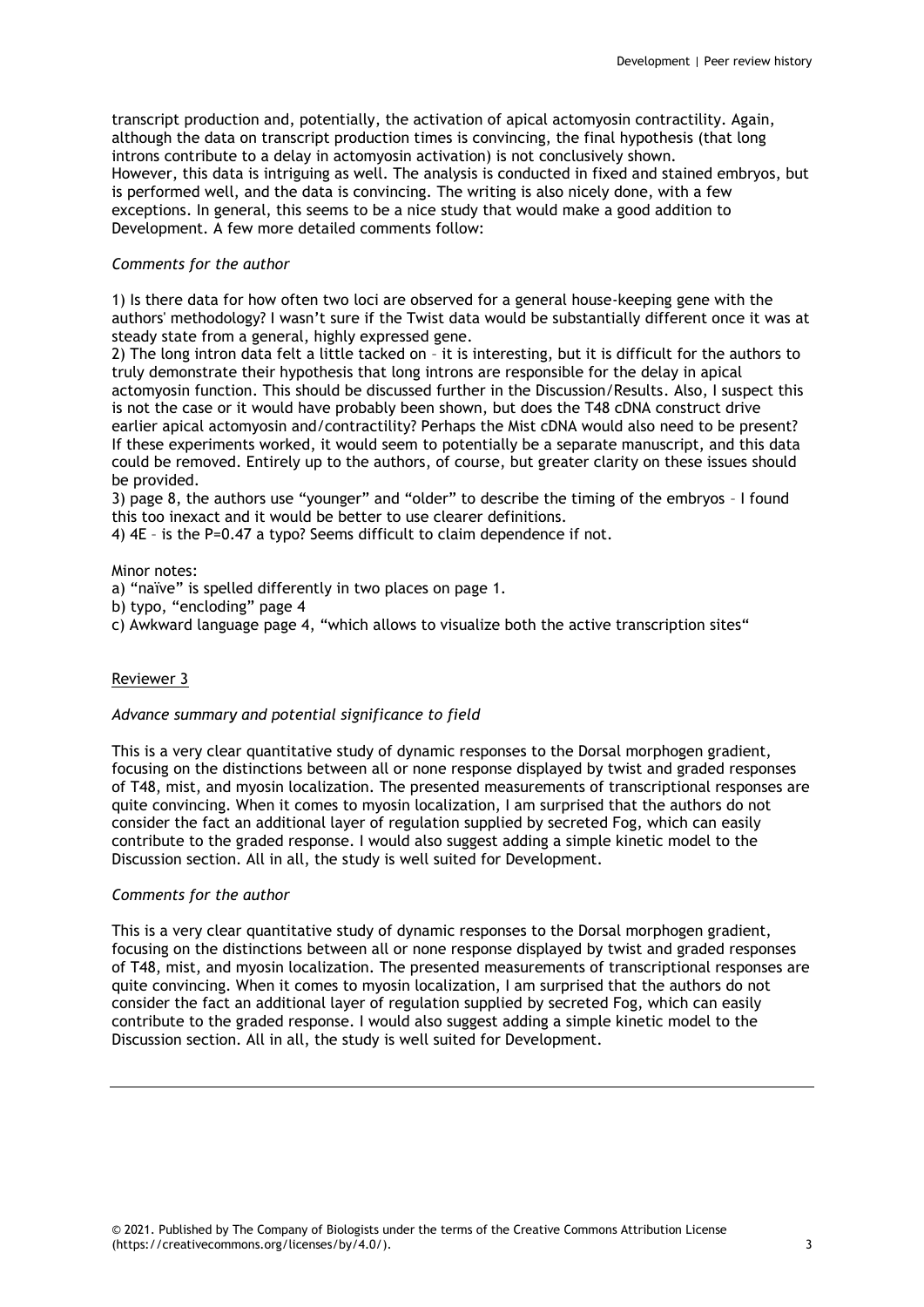# **First revision**

#### Author response to reviewers' comments

We thank the reviewers for their constructive comments, and are glad that you liked our manuscript.

Below please find a point-by-point response to the comments, outlining the changes we have made.

Reviewer 1 Comments for the author

### Major comments:

1) A weakness that I find is the lack of functional analysis to validate some of the conclusions made from the quantitative analysis of the transcriptional response.

For example, it would be exciting to assess the functional consequences of an intronless T48 gene by CRISPR gene editing. Phenotypes in terms of timing/coordination in the constriction of the actomyosin network would greatly improve the biological significance of the transcriptional findings of this manuscript.

We have gone to great lengths to test the effect of T48 intron size on the timing of gastrulation. A CRISPR excision of the large intron was designed, and around 300 resulting lines were screened for intron excision. All of them retained the original intron. At this point, we could not determine if the result indicated a lethal effect of the excised intron or inefficient activity of the guide RNAs we used. We constructed a conditional allele based on the T48 enhancer and the T48 cDNA, with an FRT stop cassette. Following excision of the stop cassette, the flies were viable and are the ones we used to follow the kinetics of intronless T48 transcription in Figure 7. The lack of functional outcome could be attributed to a lower expression level compared to the endogenous locus, and/or to the reliance on additional factors for timely invagination of the mesoderm. In support of this notion, the phenotypes of T48 or fog mutants alone are mild (e.g. Kolsch et al., 2007; Leptin, 1991). To follow the direct consequence of early T48 transcription termination and translation, we attempted to monitor the apical recruitment of RhoGEF2-GFP. However, the signal of this reporter was too weak in our hands, and the lower expression level of the T48 cDNA transgene may again compromise the recruitment and detection capacity.

2) The effect of intron size on T48 expression is highly dependent on Pol II elongation speed. As the authors have not directly measured this spped, the conclusions should be nuanced. Indeed the 2kb/min elongation speed considered by the authors (Fukaya et al 2017), has been obtained on a reporter gene, not on the endogenous T48 locus. Moreover, Pol II elongation speed is known to vary from gene to gene. In principle, Pol II velocity could be higher than 2kb/min for extremely long genes. This point should be discussed. Maybe simulations with other elongation speed could help.

Pol II elongation speed can be indirectly deduced from an earlier work by Lim et al. (CB 2016), that detected a 30-minute difference between the signal of a 5' labeled T48 and a 3' labeled fog. In order to provide a more direct measurement of transcription duration, we have repeated the experiment in Figure 7, taking precise measurements of the apical-basal length of the nuclei as a proxy for age within NC 14 at 20 degrees C (according to Lecuit et al., 2000). The updated data shows that the time difference between the appearance of T48 TSs displaying the 5' and 3' probes is ~17 minutes. We also find it interesting that the introns of T48 and fog are similar in size, and that this size is conserved among the different Drosophila species.

The Pol II speed would determine the timing of translation onset, but not the underlying distribution of mRNA. Our simulations, therefore, focused on the generation of graded mRNA patterns, and did not incorporate the duration of transcription for each Pol II complex.

3) A major finding from this work is that timing is a central parameter responsible for coordinating cellular movement during gastrulation. However, the manuscript only examines the timing of mRNA production and does not assess consequences in terms of protein dynamics. Ideally genetic tools like Llama-Tag or fast folding GFP would help elucidate T48/Fog or Mist protein dynamics, but classical antibody staining in very precisely staged embryos (with membrane invagination) could be useful too. This would significantly increase the scope of the manuscript.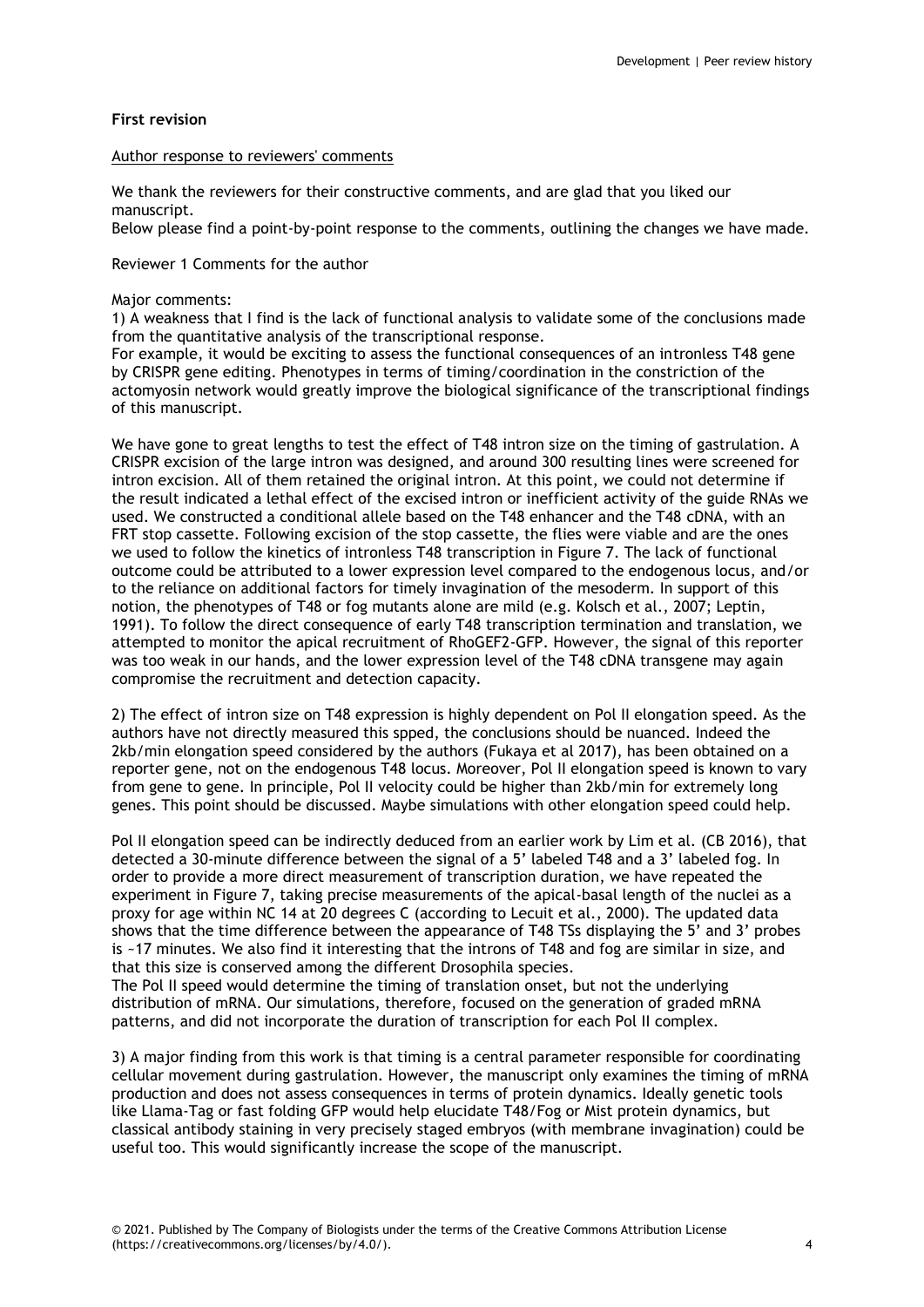While measuring the corresponding protein levels would provide an additional facet to the work, we believe it is beyond the scope of this paper which focuses on transcriptional mechanisms for generating graded responses.

Minor points:

- Since T48-MS2 genetic tools exist, it would have been good to confirm the estimated Pol II loading rates from smFISH by Live-imaging data.

The T48-MS2 construct generated by Lim et al. (2017) harbors the yellow gene downstream of the promoter. We, therefore, preferred to carry out the analysis on the endogenous T48 and mist loci, albeit in fixed embryos.

-The introduction provides lots of details regarding the cellular aspects of gastrulation and on the establishment of dorsal gradient. Since the manuscript is centered on quantification of a transcriptional response, I feel that potential underlying mechanisms should be better introduced.

-To my point of view, Figure 1 should be a supplementary figure. Indeed, as the manuscript does not test functional aspects of the main players driving gastrulation, it seems inappropriate to emphasize these players as a main figure. I would replace this figure by a clear schematic of the gene regulatory network assessed in this study, with important information regarding the regulation of Twi, T48 and mist by Dorsal, Twi and Zelda transcription factors.

We have split Figure 1, such that the scheme of apical constriction is now a Supplementary figure. However, we feel it is important to highlight which elements in the Myosin II cascade are maternal and which ones are zygotic (now Figure 1A). We have added a panel to the figure (B) outlining the regulatory transcriptional network we address.

-The sentence regarding the appearance of Twi protein should be modified: yes Twi protein seems to appear uniformly but it does not appear 'early'. In fact Twi nuclear protein is not detected until mid nc14 (Dufourt et al., 2021).

The Dufout paper (Fig. 2D) shows two steps of Twist protein accumulation in NC 14. The first phase plateaus by  $\sim$  5 minutes (which would qualify as early), and the next rise is only at  $\sim$  30-40 minutes. which is beyond the relevant time for the transcriptional responses we study.

### Reviewer 2 Comments for the author

1) Is there data for how often two loci are observed for a general house-keeping gene with the authors' methodology? I wasn't sure if the Twist data would be substantially different once it was at steady state from a general, highly expressed gene.

The burst size of housekeeping genes may depend on the stability of the products to maintain a steady-state. Perhaps a better control is the result we obtained following ubiquitous activation of the Toll pathway, demonstrating that under these conditions the three genes we tested eventually activate both loci (Figures 3, S5).

2) The long intron data felt a little tacked on – it is interesting, but it is difficult for the authors to truly demonstrate their hypothesis that long introns are responsible for the delay in apical actomyosin function. This should be discussed further in the Discussion/Results. Also, I suspect this is not the case or it would have probably been shown, but does the T48 cDNA construct drive earlier apical actomyosin and/contractility? Perhaps the Mist cDNA would also need to be present? If these experiments worked, it would seem to potentially be a separate manuscript, and this data could be removed. Entirely up to the authors, of course, but greater clarity on these issues should be provided.

See our detailed response to Reviewer 1 on the same issue.

3) page 8, the authors use "younger" and "older" to describe the timing of the embryos – I found this too inexact and it would be better to use clearer definitions.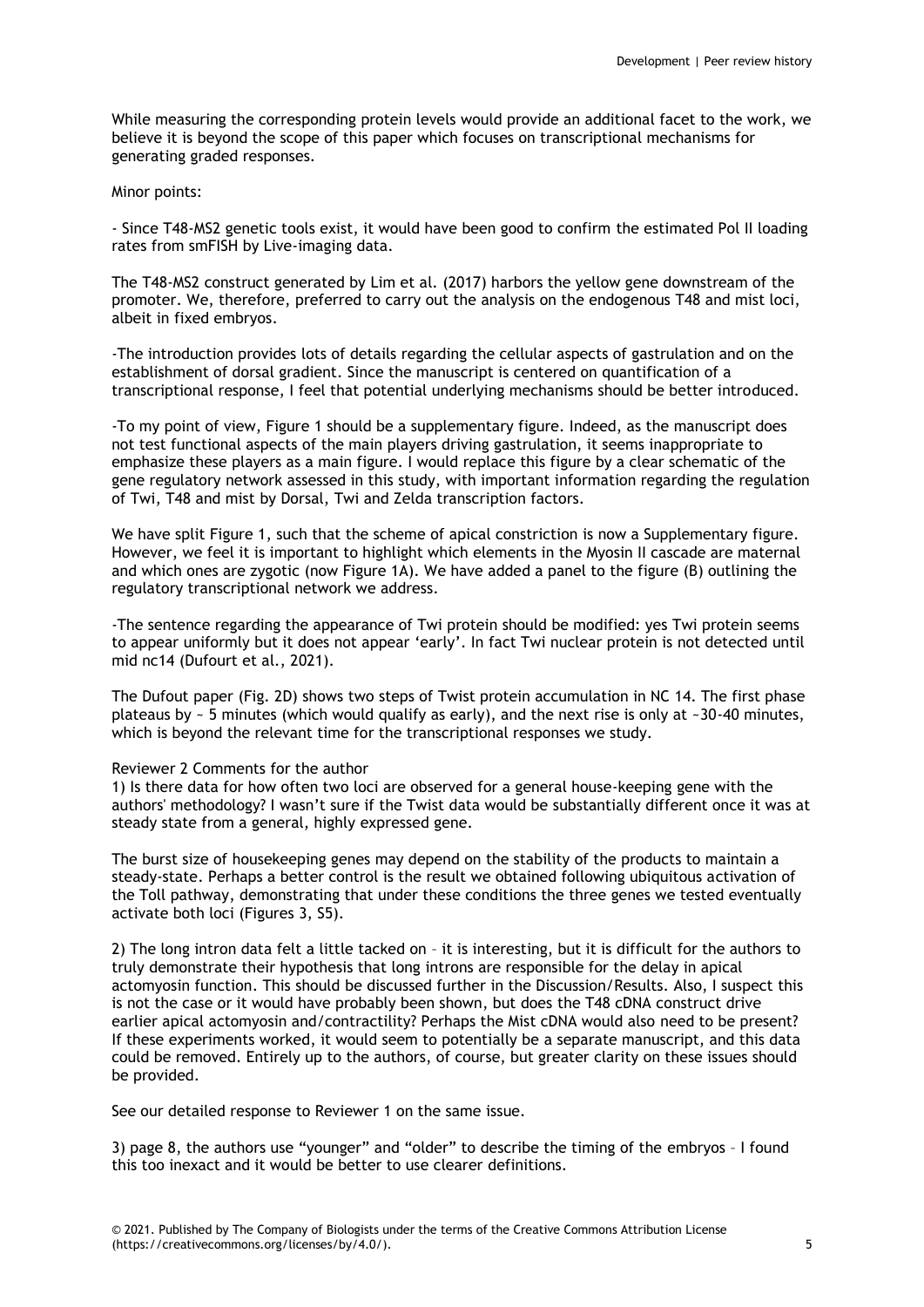We have now added the estimated age of the embryos based on nuclear morphology (Lecuit et al., 2000), and used this to provide an estimate for the duration of T48 transcription in Figure 7 B-D.

4) 4E – is the P=0.47 a typo? Seems difficult to claim dependence if not.

This is a Pearson correlation reflecting a high correlation level.

Minor notes:

a) "naïve" is spelled differently in two places on page 1.

**Corrected** 

b) typo, "encloding" page 4

Corrected

c) Awkward language page 4, "which allows to visualize both the active transcription sites"

#### Corrected

### Reviewer 3 Comments for the author

This is a very clear quantitative study of dynamic responses to the Dorsal morphogen gradient, focusing on the distinctions between all or none response displayed by twist and graded responses of T48, mist, and myosin localization. The presented measurements of transcriptional responses are quite convincing. When it comes to myosin localization, I am surprised that the authors do not consider the fact an additional layer of regulation supplied by secreted Fog, which can easily contribute to the graded response. I would also suggest adding a simple kinetic model to the Discussion section. All in all, the study is well suited for Development.

We have looked at fog transcription in detail by smFISH, and find it less stringently regulated than T48 or mist. Initially fog expression is very sporadic and covers nuclei in the lateral mesoderm as well. Subsequently, it displays the ventral to lateral expansion, but still in a "salt and pepper" fashion. Keeping in mind that the Fog protein is secreted, in contrast to T48 and Mist which are membrane proteins that function in a cell-autonomous fashion, it may not be necessary for all nuclei to express the fog gene, since the subsequent secretion to the fluid extracellular space may equilibrate the distribution of the Fog protein. However, this extracellular dispersion should disrupt any graded distribution of Fog protein. We thus believe that Fog may act as a temporal switch for Mist activation, but the pattern of activation would be driven primarily by the distribution of Mist. We briefly relate to these issues in the text.

#### Second decision letter

MS ID#: DEVELOP/2021/199991

MS TITLE: Generation and timing of graded responses to morphogen gradients

AUTHORS: Shari Carmon, Felix Jonas, Naama Barkai, Eyal D Schejter, and Ben-Zion Shilo ARTICLE TYPE: Research Article

I am happy to tell you that your manuscript has been accepted for publication in Development, pending our standard ethics checks. During the proof, please pay attention to write R=3D0.47 instead of P=3D0.47 in legend of Figure 4E, since, as pointed out by Rev 2 under their point 2, this is a typo, and you meant Pearson coefficient R.